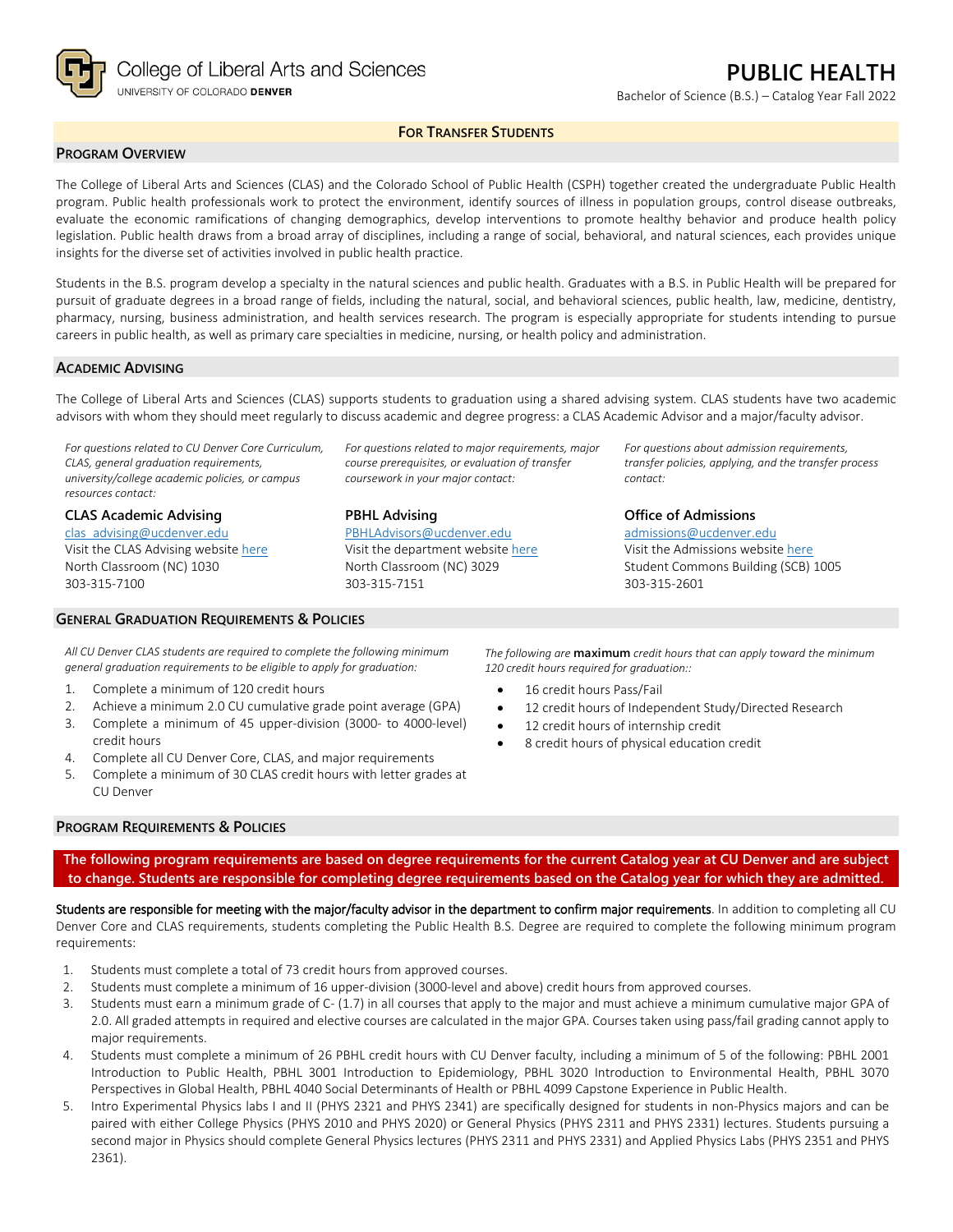Bachelor of Science (B.S.) – Catalog Year Fall 2022

## **FOR TRANSFER STUDENTS**

# **COURSEWORK THAT CAN BE COMPLETED AT PREVIOUS INSTITUTION**

The following is a "bucket" of requirements students can complete prior to transferring to CU Denver, including equivalent Colorado Community College System (CCCS) courses. To determine the equivalencies of courses to be completed at non-CU Denver institutions, students can visit [www.transferology.com](http://www.transferology.com/)**.** It is critical students connect with a CU Denver academic advisor to ensure planned courses will transfer and apply to CU Denver degree requirements. All non-CU Denver coursework must be completed with a C- or better to be eligible for transfer.

Students interested in completing an Associate (A.A. or A.S.) Degree or a [Colorado Statewide Transfer Articulation Agreement or Degree with](https://highered.colorado.gov/transfer-degrees)  [Designation \(DWD\)](https://highered.colorado.gov/transfer-degrees) must work with their community/junior college academic advisor to create an academic plan that accounts for all degree or transfer articulation agreement requirements. Colorado Community College Students may also explore the option to complet[e Reverse Transfer](https://highered.colorado.gov/students/attending-college/colorado-reverse-transfer) at CU Denver.

| <b>CU Denver Requirements</b>                                                                   | <b>CU Denver</b><br><b>Credits</b> | <b>CCCS Equivalent Courses &amp; Notes</b>                                                                                                                                                                                      |  |
|-------------------------------------------------------------------------------------------------|------------------------------------|---------------------------------------------------------------------------------------------------------------------------------------------------------------------------------------------------------------------------------|--|
| CU Denver Core Curriculum Requirements                                                          | $34 - 40$                          |                                                                                                                                                                                                                                 |  |
| ENGL 1020 - Core Composition I                                                                  | 3                                  | <b>ENG 1021</b>                                                                                                                                                                                                                 |  |
| ENGL 2030 - Core Composition II                                                                 | 3                                  | <b>ENG 1022</b>                                                                                                                                                                                                                 |  |
| Mathematics                                                                                     | $3 - 4$                            | MAT 2410 recommended or GT-MA1                                                                                                                                                                                                  |  |
| Arts                                                                                            | 3                                  | GT-AH                                                                                                                                                                                                                           |  |
| Humanities                                                                                      | $\overline{3}$                     | GT-AH or GT-HI                                                                                                                                                                                                                  |  |
| <b>Behavioral Sciences</b>                                                                      | $3 - 4$                            | GT-SS                                                                                                                                                                                                                           |  |
| Social Sciences                                                                                 | $3 - 4$                            | GT-SS or GT-HI <sup>*</sup>                                                                                                                                                                                                     |  |
| Natural/Physical Science with lab                                                               | $4 - 5$                            | BIO 1111 or GT-SC1                                                                                                                                                                                                              |  |
| Natural/Physical Science without lab or Math                                                    | $3 - 5$                            | BIO 1112 or GT-SC2 or GT-MA1 (except the course used for Core Math) or GT-<br>SC <sub>1</sub>                                                                                                                                   |  |
| International Perspectives                                                                      | 3                                  | Additional GT-AH, HI, SS* (see note below)                                                                                                                                                                                      |  |
| Cultural Diversity                                                                              | 3                                  | To be completed at CU Denver. This requirement must be completed with an<br>upper-division course and CCCS courses will not apply.                                                                                              |  |
| <b>CLAS Graduation Requirements</b>                                                             | $15 - 29$                          |                                                                                                                                                                                                                                 |  |
| <b>CLAS Communicative Skills</b>                                                                | 3                                  | COM 1150 or PHI 1013                                                                                                                                                                                                            |  |
| CLAS Second Language                                                                            | $0 - 10$                           | e.g., SPA 1012 or ASL 1122<br>Students have several options to fulfill this requirement. Please consult a CU<br>Denver CLAS Academic Advisor.                                                                                   |  |
| <b>CLAS Humanities</b>                                                                          | 3                                  | Any transferrable LIT, HIS, HUM, or PHI course                                                                                                                                                                                  |  |
| <b>CLAS Behavioral Sciences</b>                                                                 | $3 - 4$                            | Any transferrable ANT, COM, or PSY course (except GT-SC courses)                                                                                                                                                                |  |
| <b>CLAS Social Sciences</b>                                                                     | $3 - 4$                            | Any transferrable ECO, ETH, GEO, POS, or SOC course (except GT-SC courses)                                                                                                                                                      |  |
| CLAS Natural/Physical Science with lab                                                          | $3 - 5$                            | CHE 1111 or GT-SC1<br>If students complete only one science course with a lab for the CU Denver Core<br>Curriculum, this course must have an associated lab.                                                                    |  |
| <b>PBHL Major Courses</b>                                                                       | 31                                 |                                                                                                                                                                                                                                 |  |
| BIOL 2010 & 2011 Organisms to Ecosystems<br>(Gen Bio) with lab                                  | $\overline{4}$                     | <b>BIO 1111</b><br>Course can fulfill CU Denver Core Natural/Physical Science with lab                                                                                                                                          |  |
| BIOL 2020 & 2021 Molecules to Cells<br>(Gen Bio) with lab                                       | $\overline{4}$                     | <b>BIO 1112</b><br>Course can fulfill CU Denver Core Natural/Physical Science with lab                                                                                                                                          |  |
| CHEM 2031 & 2038 General Chemistry I with lab                                                   | $\overline{4}$                     | CHE 1111<br>Course can fulfill CU Denver CLAS Natural/Physical Science with lab                                                                                                                                                 |  |
| CHEM 2061 & 2068 General Chemistry II with lab                                                  | 5                                  | CHE 1112                                                                                                                                                                                                                        |  |
| MATH 1401 Calculus I                                                                            | $\overline{4}$                     | MAT 2410<br>Course can fulfill CU Denver Core Mathematics                                                                                                                                                                       |  |
| PHYS 2010 & 2321 College Physics I with lab or<br>PHYS 2311 & 2321 General Physics I with lab   | 5                                  | PHY 1111 or PHY 2111                                                                                                                                                                                                            |  |
| PHYS 2020 & 2341 College Physics II with lab or<br>PHYS 2331 & 2341 General Physics II with lab | 5                                  | PHY 1112 or PHY 2112                                                                                                                                                                                                            |  |
| Minimum Applicable Transfer Credit Hours<br>Recommended:                                        | 60                                 | Students completing less than 60 applicable transfer credit hours will have<br>additional credit hours to complete at CU Denver. Students needing general<br>elective credits should consult a CU Denver CLAS Academic Advisor. |  |

\*The applicability of Guaranteed Transfer (GT Pathways) courses to specific CU Denver Core Curriculum requirements requires completion of a block of five courses: two GT-AH courses; one GT-HI course; one GT-SS course; and one additional GT-AH, GT-HI, or GT-SS course.